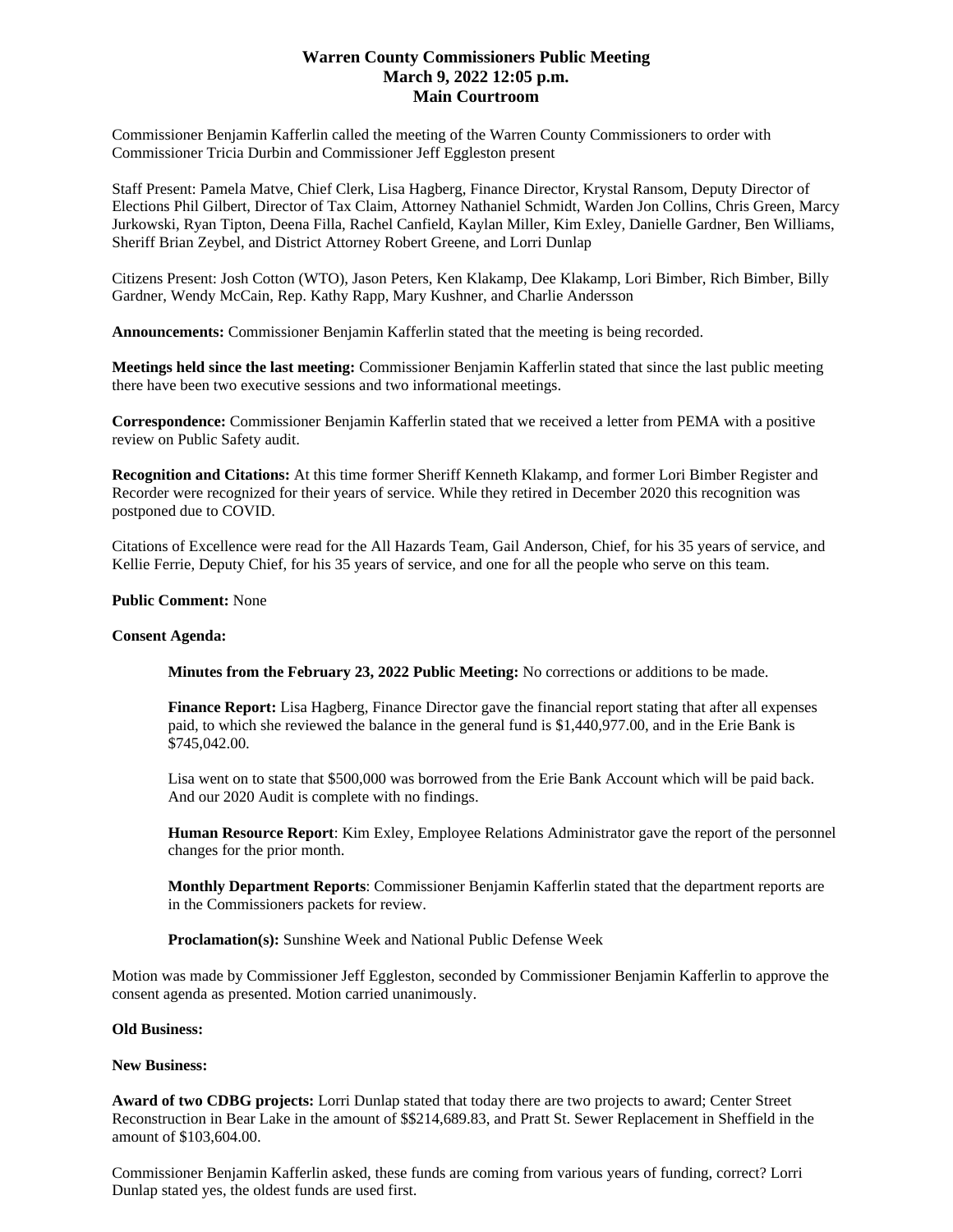Motion was made by Commissioner Jeff Eggleston, seconded by Commissioner Benjamin Kafferlin to award the Bear Lake project to Lake Shore Paving, and the Sheffield project to Mealy Excavating as presented. Motion carried unanimously.

**Agreement with Alan Dornfest for the Ratio Study:** Commissioner Benjamin Kafferlin stated that this is the first step in the reassessment process. The agreement with Mr. Dornfest is at \$150.00 per hour but will not exceed \$4,500.00.

Motion was made by Commissioner Jeff Eggleston, seconded by Commissioner Tricia Durbin to approve the agreement with Alan Dornfest as presented. Motion carried unanimously.

**Agreement with MCM Consulting:** as discussed in the work session, \$20,000.00 of ARPA funding was approved for MCM Consulting to update our Emergency Operations Plan.

Motion was made by Commissioner Benjamin Kafferlin, seconded by Commissioner Jeff Eggleston to approve the agreement with MCM Consulting to update the Emergency Operations Plan as presented. Motion carried unanimously.

**Agreement with Thyssenkrupp Elevator:** Lisa Hagberg, Finance Director stated that this is a three-year agreement for the inspection and maintenance of the elevators in both the courthouse and the jail.

Motion was made by Commissioner Jeff Eggleston, seconded by Commissioner Benjamin Kafferlin to approve the three-year agreement with Thyssenkrupp Elevator as presented. Motion carried unanimously.

**Agreement with Scantek:** Pamela Matve, Chief Clerk stated that this agreement is for the scanning of approximately 700 books for the Register and Recorders office of 1984 and prior mortgages and deeds. This will preserve the records and allow us to ask the state for permission to destroy the books.

She then stated that the cost is \$87,234.00 and asked that \$20,000 come from the county records improvement fund, and the difference be split with ARPA funding and the Register and Recorder records improvement fund.

Commissioner Benjamin Kafferlin stated that not only will this allow preservation of the records it will make space in the warehouse. Also, the cost is warranted as Lisa Burkhouse, Register and Recorder does have plans for her records improvement fund.

Motion was made by Commissioner Jeff Eggleston, seconded by Commissioner Benjamin Kafferlin to approve the agreement with Scantek and the funding stream for payment as presented. Motion carried unanimously.

**Repository Tax Bid(s):** Motion was made by Commissioner Jeff Eggleston, seconded by Commissioner Benjamin Kafferlin to accept the bid from Autumn Benner in the amount of \$500.00 for parcel Commissioner Tricia Durbin-005-151000-019. Motion carried unanimously.

**Reappointment to the Hospital Authority:** Motion was made by Commissioner Jeff Eggleston, seconded by Commissioner Benjamin Kafferlin to approve the reappointment of John Hanna, Blair Smoulder, and Robert Bablak to the Hospital Authority for an additional five-year term. Motion carried unanimously.

**Resolution #3204 Authorizing the joining of PLGIT:** Attorney Nathaniel Schmidt stated that this is a project initiated by Lisa Hagberg, Finance Director and Dennis Munksgard, Treasurer.

Lisa Hagberg, Finance Director explained that this would allow the county to diversify their funding.

Attorney Nathaniel Schmidt stated that this would be an intergovernmental agreement between the county and the Pennsylvania Local Government Investment trust (PLGIT).

Motion was made by Commissioner Jeff Eggleston, seconded by Commissioner Benjamin Kafferlin to approve the county to join PLIGT as described. Motion carried unanimously.

**Resolution #3205 Authorization to create a Landbank:** Commissioner Jeff Eggleston explained that this resolution will allow us to move ahead and create a landbank. There are several steps involved to getting this completed, but this is the first step. He stated that the goal is to have this set up and ready by July 2022.

Commissioner Jeff Eggleston went onto state that this will help address blight in the county.

Phil Gilbert, Director of Tax Claim stated that as Chair of the Redevelopment Authority, he is excited to get this moving forward.